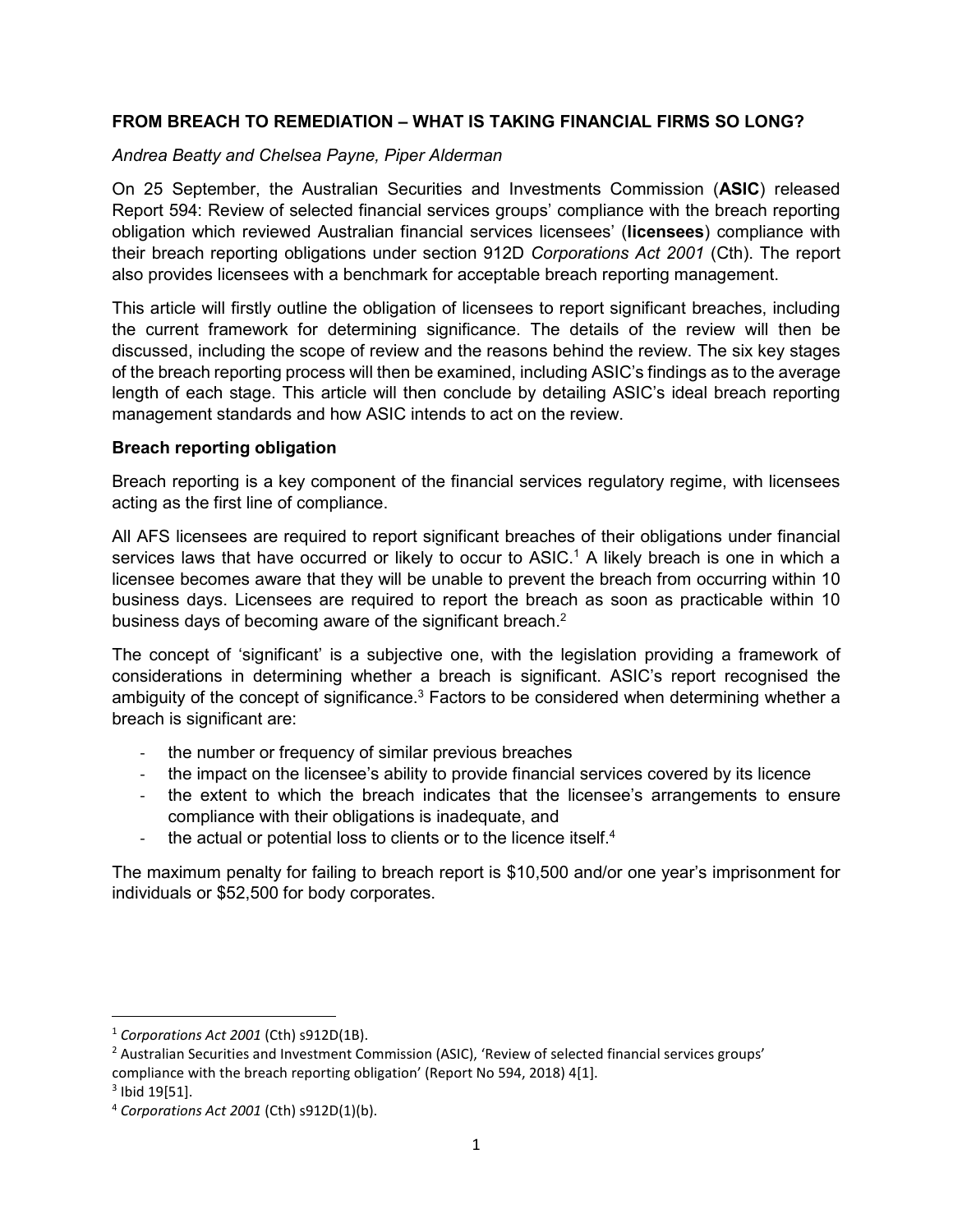# **ASIC's review**

Between 2017 and 2018, ASIC reviewed the breach reporting practices of 12 authorised deposit taking institutions and their associated licensees (**financial groups**), including the Big Four banks (**major financial groups**), AMP, Suncorp and Macquarie Group.5

The review considered whether the financial groups had adequate and effective breach reporting processes, complied with their breach reporting obligations and demonstrated elements of a sound breach management culture.<sup>6</sup>

The review covers 715 significant breaches reported to ASIC by the financial groups between 2014 and 2017.<sup>7</sup>

ASIC's concerns with the current breach reporting processes include financial firms:

- failing to report breaches in a consistent, timely manner
- potentially extending timeframes for internal investigation and reporting processes to delay informing ASIC of significant breaches
- interpreting 'significant' differently
- providing ASIC with breach reports that often do not contain enough information for ASIC to assess and act, $^8$  and
- lacking constructive engagement with ASIC.<sup>9</sup>

As of the date of the report, ASIC has only once successfully pursued enforcement action for noncompliance with the breach reporting obligations.10

From 2016-2017, Treasury conducted a review of ASIC's enforcement regime (**ASIC Enforcement Review**), resulting in a number of recommendations for stronger and clearer rules for breach reporting.<sup>11</sup> The implementation of recommendations made in the 2017 ASIC Enforcement Review have been delayed until the findings of the Royal Commission are taken into account.12

# **Key stages of breach reporting**

#### *Stage 1: identification of incident*

The report identified that delays in significant breach reporting were primarily caused by licensees failing to identify a potential breach. On average, the time between an incident occurring and the identification of a breach was 1,517 days.<sup>13</sup> As a result, ASIC receives reports concerning incidents that occurred years prior.<sup>14</sup>

<sup>5</sup> ASIC, above n 2, 6.

<sup>6</sup> Ibid 6[16].

 $^7$  Ibid [18].

<sup>8</sup> Ibid 20[55].

<sup>&</sup>lt;sup>9</sup> Ibid [56].

 $10$  Top Quartile Management Ltd were convicted and fined for failing to provide ASIC with significant breach reports.

<sup>11</sup> ASIC, above n 2, 21[60].

 $12$  Ibid 22 $[66]$ .

 $13$  Ibid 24.

<sup>14</sup> Ibid 27[87].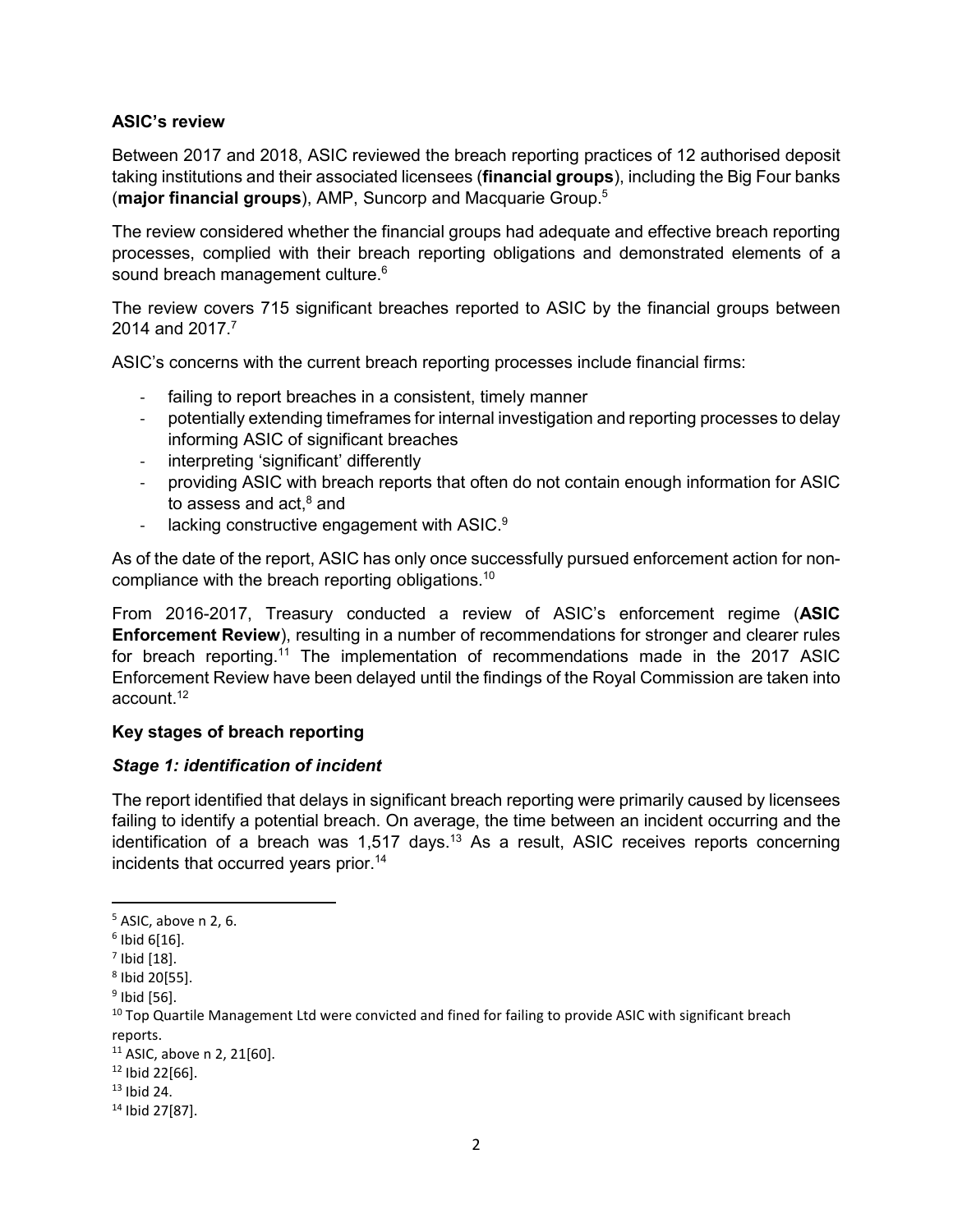The report found that major financial groups had the longest delay in identifying incidents including NAB, which took an average of 1,849 days to identify breaches.<sup>15</sup>

At least 256 of the 715 significant breaches reviewed went undetected for more than four years.<sup>16</sup> ASIC stated that these older breaches are generally more difficult to investigate, can be more resource intensive and expensive and may require a stronger regulatory response.17

# *Stage 2: identification to investigation*

Once an incident is identified, it must be escalated to senior management. ASIC's report found that financial groups' policies often required reporting within 5 business days. However, the report found many instances where licensees took three times longer to record the incident.18

Financial groups took an average of 22 days to record an incident in their systems after identification of a breach.<sup>19</sup> It then took a further 28 days on average before the financial groups commenced an investigation.20 Although the majority of breach investigations occurred within a 10-day period, 98 of the reviewed breaches took more than 40 days for an investigation to commence.<sup>21</sup>

#### *Stage 3: investigation to breach report*

Stage 3 of the breach reporting process involves an examination of the incident to determine whether the incident is a breach, and whether it is significant. The obligation to lodge a report with ASIC only arises after the decision maker determines that there has been a significant breach.<sup>22</sup>

Of the 715 significant breaches reviewed by ASIC, 110 were reported more than 10 business days after becoming aware of the breach.<sup>23</sup> The majority of these delayed reports were between one and three days late.<sup>24</sup>

The average time for a financial firm to investigate and lodge a report was 128 days, $25$  with major financial firms double that of other groups with an average investigation time of 150 days.<sup>26</sup> ANZ had the highest average wait between investigation and breach reporting, taking 213 days.<sup>27</sup>

The report found that legal advice is a factor that can extend the length of an investigation, with firms often requesting advice on the significance of a breach.<sup>28</sup> 531 of the reviewed breaches involved legal advice. $29$ 

 $\overline{a}$ 

- 16 Ibid 29[92].
- 17 Ibid [93].
- 18 Ibid 37[134].
- 19 Ibid 38[136].
- 20 Ibid [139].
- 21 Ibid 38-39.
- 22 Ibid 41[156].
- $23$  Ibid 41.  $24$  Ibid.
- 
- $25$  Ibid [157]. 26 Ibid [158].
- $27$  Ibid 117.
- 28 Ibid 44[177].

<sup>15</sup> Ibid 116.

<sup>29</sup> Ibid 45.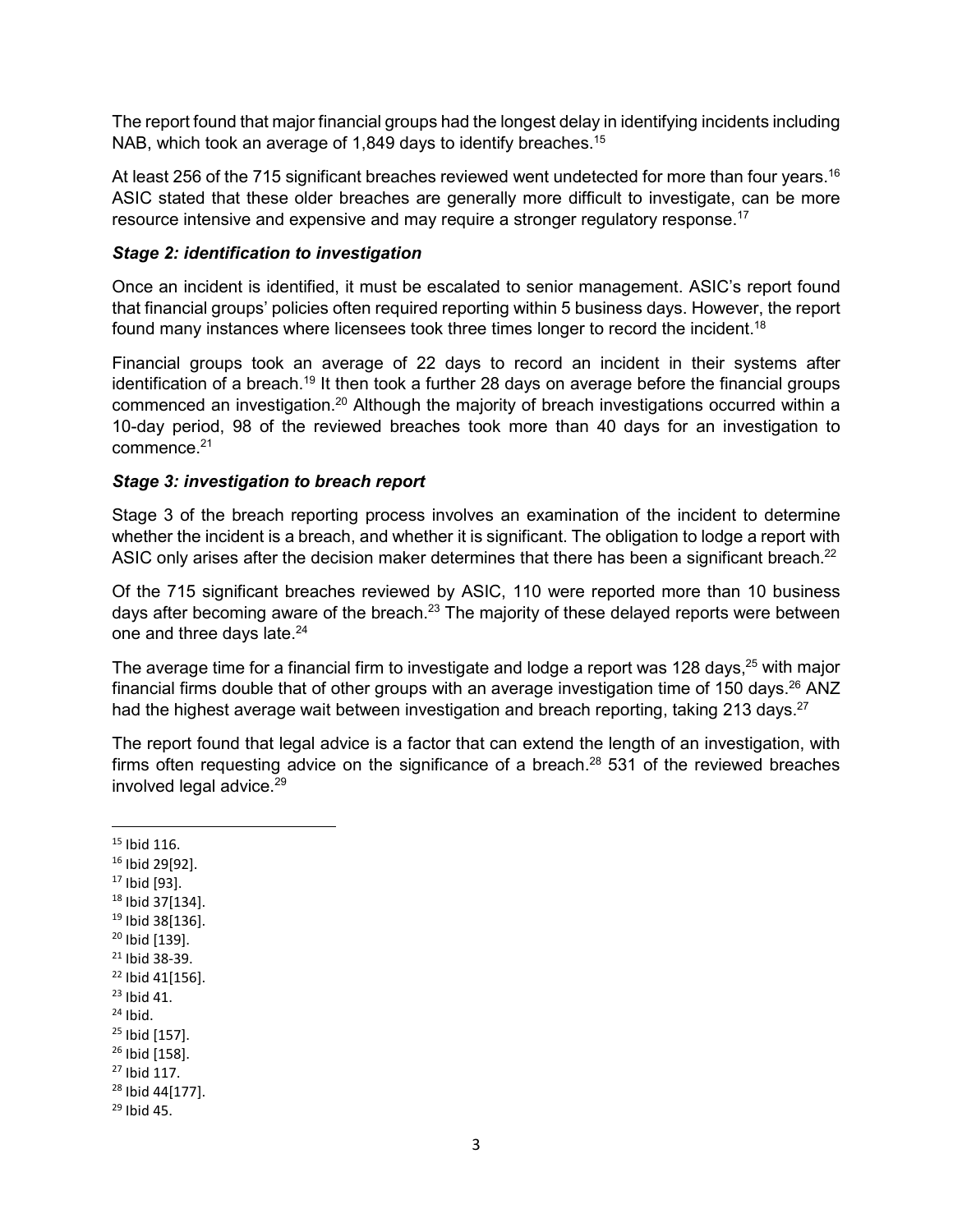The report found also that the subjectivity of the significance test affects the consistency and number of significant reports.<sup>30</sup> The report supports the recommendation from the ASIC Enforcement Review that significant breaches must be reported within 30 days when a licensee becomes aware or has reason to suspect that a breach has, may have or may occur.<sup>31</sup>

# *Stage 4: communication with customers*

Stage 4 looks to the speed at which licensees respond to the breach and communicate this with the affected customers following the investigation. Financial groups communicated with affected customers in 364 of the 715 reviewed breaches.<sup>32</sup>

ASIC's investigation found that communication with customers appears to be given a lower priority by licensees that implementing a process or system change.<sup>33</sup> Major financial groups took an average of 218 days to communicate with customers following their investigation, whilst other groups took 29 days to communicate.<sup>34</sup> The Commonwealth Bank had the longest average time to communicate with customers, taking 299 days.<sup>35</sup>

The report's data indicated that some licensees proactively began communicating with their customers prior to the end of their investigation.36

#### *Stage 5: payment to customers*

Stage 5 of the breach reporting processes involves how quickly licensees respond to the breach and remediate affected customers.

279 of reviewed breaches involved a financial loss to consumers. When providing responses to ASIC, licensees had commenced financial remediation to consumers affected by 260 breaches.<sup>37</sup>

It is not unusual for licensees to complete their investigation before remediating customers. ASIC found that although this process allows licensees to ensure they identify all affected customers, it leads to delays in commencing investigations.<sup>38</sup> Major financial firms took an average of 251 days to make direct payment after the end of their investigation,<sup>39</sup> with other financial firms taking an average of 84 days to make their first payments.<sup>40</sup> The Commonwealth Bank took the longest to remediate customers, taking an average of 352 days.<sup>41</sup>

ASIC identified the total financial loss to consumers for the breach reports to be approximately \$497 million, being an average of \$1.8 million per significant breach.<sup>42</sup> Licensees must ensure

30 Ibid 48[192].

- 31 Ibid 49[199].
- 32 Ibid 67[307].
- 33 Ibid [306].
- 34 Ibid 68[309].
- 35 Ibid 118.
- 36 Ibid 68[312].
- 37 Ibid 72[334].
- 38 Ibid [336].
- 39 Ibid 73[338]. 40 Ibid [338].
- 41 Ibid 118.
- 42 Ibid 77[357].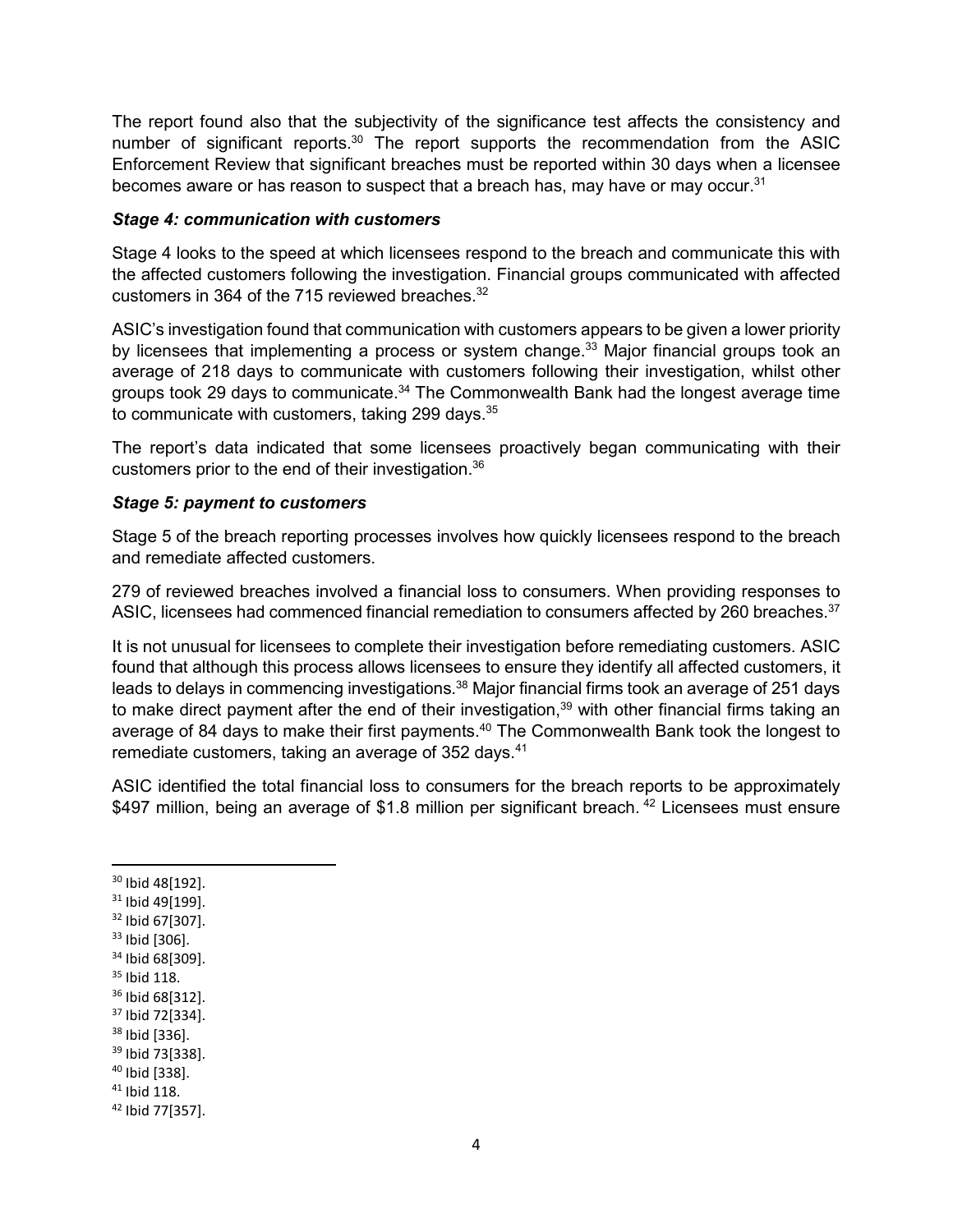that they do not make a financial gain from the breach, with ASIC reinforcing that affected customers should be returned to their original position, as if the breach never occurred.<sup>43</sup>

# *Stage 6: process and/or system change*

Stage 6 involves licensees responding to the significant breach and implementing a process and/or system change following the end of the investigation. The review found that 415 of significant breaches led to a process change and 204 breaches led to a system change.<sup>44</sup>

Of the 334 instances where the first process change occurred after the licensee commenced their investigation, financial groups took an average of 42 days to implement the first process change.<sup>45</sup> Of the major financial firms, AMP was the most responsive to process changes, beginning process change on average 53 days prior to the end of its investigation.<sup>46</sup>

Of the 117 instances where the first system change occurred after the licensee commenced their investigation, financial groups took an average of 68 days to implement the first system change.<sup>47</sup> System changes generally take longer than process changes due to IT requirements.<sup>48</sup>

#### *Stage 7: accountability*

Stage 7 details at what speed licensees respond to the breach and implement consequence management, relative to their end of their investigation.

According to the financial groups, there were 296 instances where they attributed a root cause of a significant to their staff and/or management and only 100 instances of consequence management being applied to those responsible for the breach.<sup>49</sup>

Consequence management is real and meaningful consequences for management and staff who have failed to follow procedures.<sup>50</sup> The two most common consequences were a reduction in bonuses and adverse performance ratings.<sup>51</sup> Financial groups took an average of 22 days to commence consequent management following an investigation for responsible staff, and 66 days for management.<sup>52</sup>

#### **Ideal breach management culture**

ASIC made a general observation that reviewed financial groups did not give adequate priority to the management of breaches relative to other business priorities.<sup>53</sup> The report identified what features ASIC believes amount to a sound breach management culture.

<sup>43</sup> Ibid [360].

<sup>44</sup> Ibid 82[386].

<sup>45</sup> Ibid [388].

<sup>46</sup> Ibid 84[398].

<sup>47</sup> Ibid 82[389].

<sup>48</sup> Ibid 84[400].

<sup>49</sup> Ibid 86[412].

<sup>50</sup> Ibid 87[415].

<sup>51</sup> Ibid 88[420].

<sup>52</sup> Ibid 87[413].

<sup>53</sup> Ibid 96[463].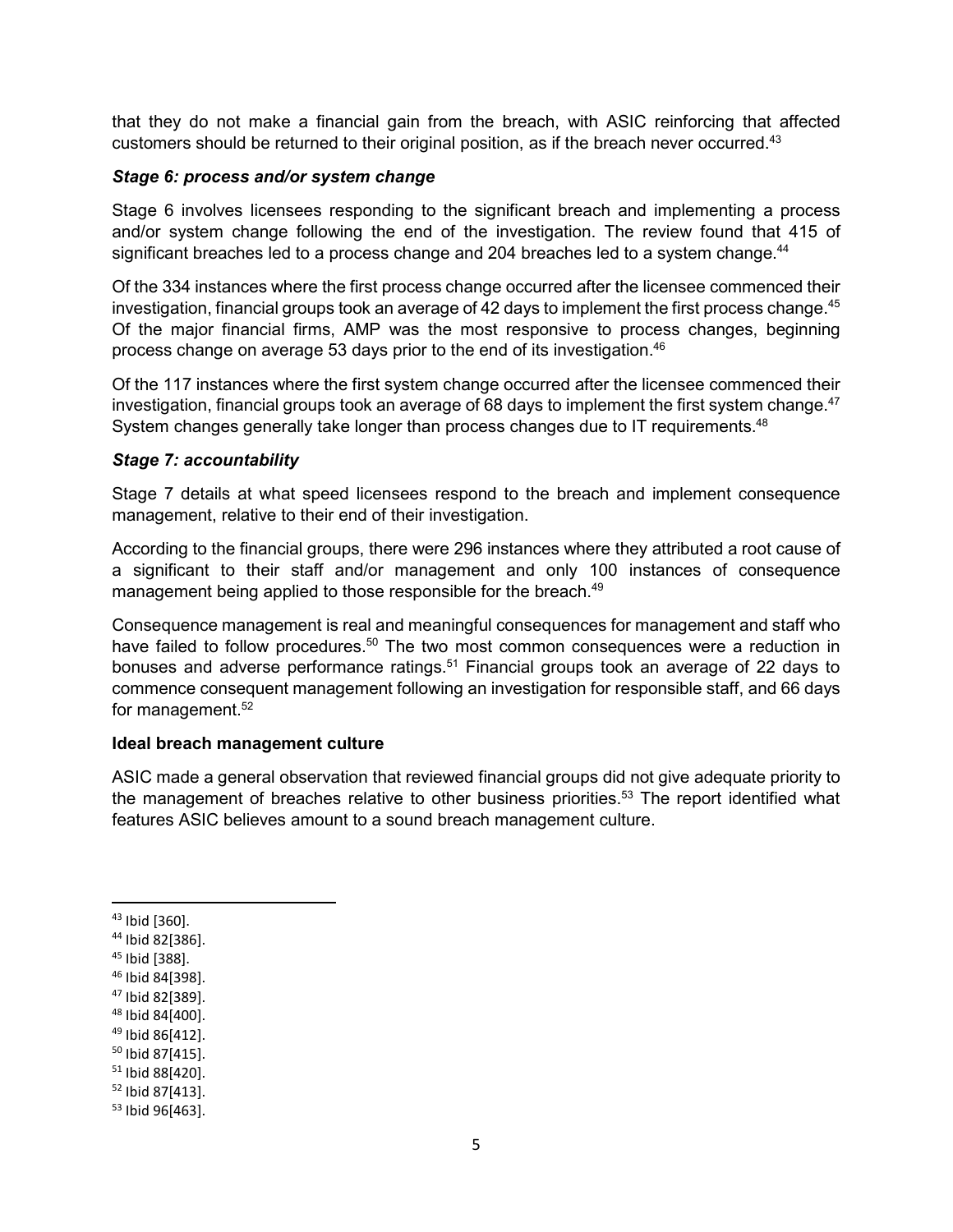# *Fast detection of breaches*

The speed at which a breach is detected limits the impact it has on customers. ASIC believes that financial groups have written policies in place to prioritise reporting breaches.<sup>54</sup> However, ASIC's review highlighted that financial groups were generally not able to detect incidents quickly. ASIC believes the disconnect between sound policies and poor data could be a result of ineffective implementation of policies, staff not proactively looking for risks and/or management not actively promoting the desired behaviour.<sup>55</sup>

# *Compliance measures allow appropriate information to be captured*

ASIC believes an important component of a sound breach management culture are compliance measures that ensure key information about breaches and incidents are consistently captured.<sup>56</sup> ASIC's review found that breach information was not always properly recorded and often recorded across multiple databases.57

#### *Investigation of breaches is prioritised*

Financial groups should prioritise the investigation of breaches so that the root cause of the problem is identified and corrected, and staff are not given 'mixed messages'.58 ASIC's findings of low levels of oversight by senior management indicated a low priority given to investigating breaches, signaling to staff that the institution does not prioritise timely investigations.<sup>59</sup>

#### *Customer outcomes following breaches are monitored and remediation is prioritised*

ASIC found that the long timeframes for communicating with, and payment to, customers indicates that customers are not being prioritised within financial groups.<sup>60</sup> In its review of documents, ASIC found remediation was perceived as a distraction for management and from core business.61 ASIC stated that this perception is not in line with the financial groups' stated values of putting the interests of customers first and resolving problems promptly.<sup>62</sup>

# *Learning from incidents and breaches*

ASIC's review highlighted that licensees may not be maximizing opportunities for improvement. Only 28% of breach reports documented 'lessons learned', with ASIC finding many of these did not demonstrate a thorough analysis of the problem but instead merely provided a summary of key information about the breach.<sup>63</sup>

ASIC also found that only 4.8% of breaches involved financial groups sharing 'lessons learned' reports across other business units or licensees within the financial group.<sup>64</sup> ASIC believes that

- $61$  Ibid [492].
- 62 Ibid [493].

<sup>54</sup> Ibid 97[470].

<sup>55</sup> Ibid 98[472].

<sup>56</sup> Ibid 99[477].

<sup>57</sup> Ibid 100[480].

<sup>58</sup> Ibid 101[483].

<sup>59</sup> Ibid [485].

<sup>60</sup> Ibid 103[491].

<sup>63</sup> Ibid 104[497].

<sup>64</sup> Ibid [499].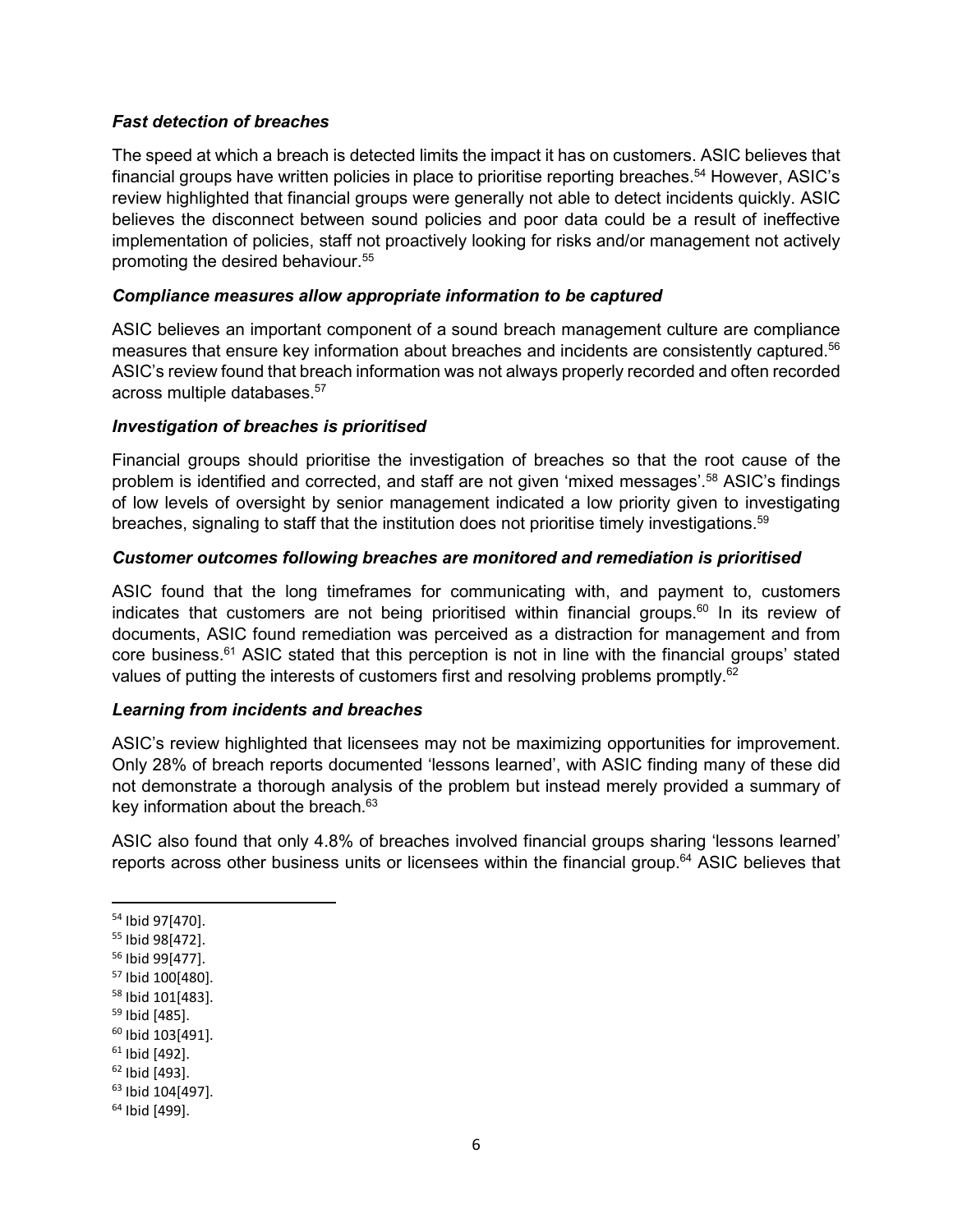this prevents licensees taking proactive steps to determine whether the breach could occur in other aspects of the financial group's business.<sup>65</sup>

# **ASIC's actions**

ASIC intends to maintain its supervision of licensees, including potential intervention in consumer remediation from significant breaches. $66$  This will form part of their close and continuous monitoring of the major financial firms, with on-site monitoring commenced in October 2018. ASIC's on-site monitoring will involve supervisory staff monitoring the institutions' governance and compliance with laws.67

ASIC's new Regulatory Portal will assist ASIC in more complex data analysis to identify systemic issues in breach reporting processes.<sup>68</sup> The Portal will allow licensees to submit breach reports and updates from  $2019$ .<sup>69</sup> ASIC also stated that they will update relevant regulatory guides, including RG 78 *Breach reporting by AFS licensees*. 70

As previously mentioned, ASIC is advocating for legislative reform to extend the reporting period to 30 days. This change will mean licensees are required to report when they become aware of or have reason to suspect that a breach has occurred, may have occurred or may occur, rather than when they determine a significant breach has occurred.<sup>71</sup>

#### **Summary**

ASIC's report into Australian financial services licensees' breach reporting highlighted the failure of financial groups to promptly respond to significant breaches of financial services laws. The report found that although financial groups had systems and processes in place to ensure efficient reporting, this was not adequately reflected in the collected data, with major banks taking an average of 6 years to make remediation payments to consumers. ASIC intends to continue supervision of licensees to ensure compliance with their breach reporting obligations.

**.** 

- 67 Ibid 107[505].
- 68 Ibid [506].

<sup>&</sup>lt;sup>65</sup> Ibid.

<sup>66</sup> Ibid 106[504].

<sup>69</sup> Ibid 108[512-513].

<sup>70</sup> Ibid 107[507].

<sup>71</sup> Ibid [509].